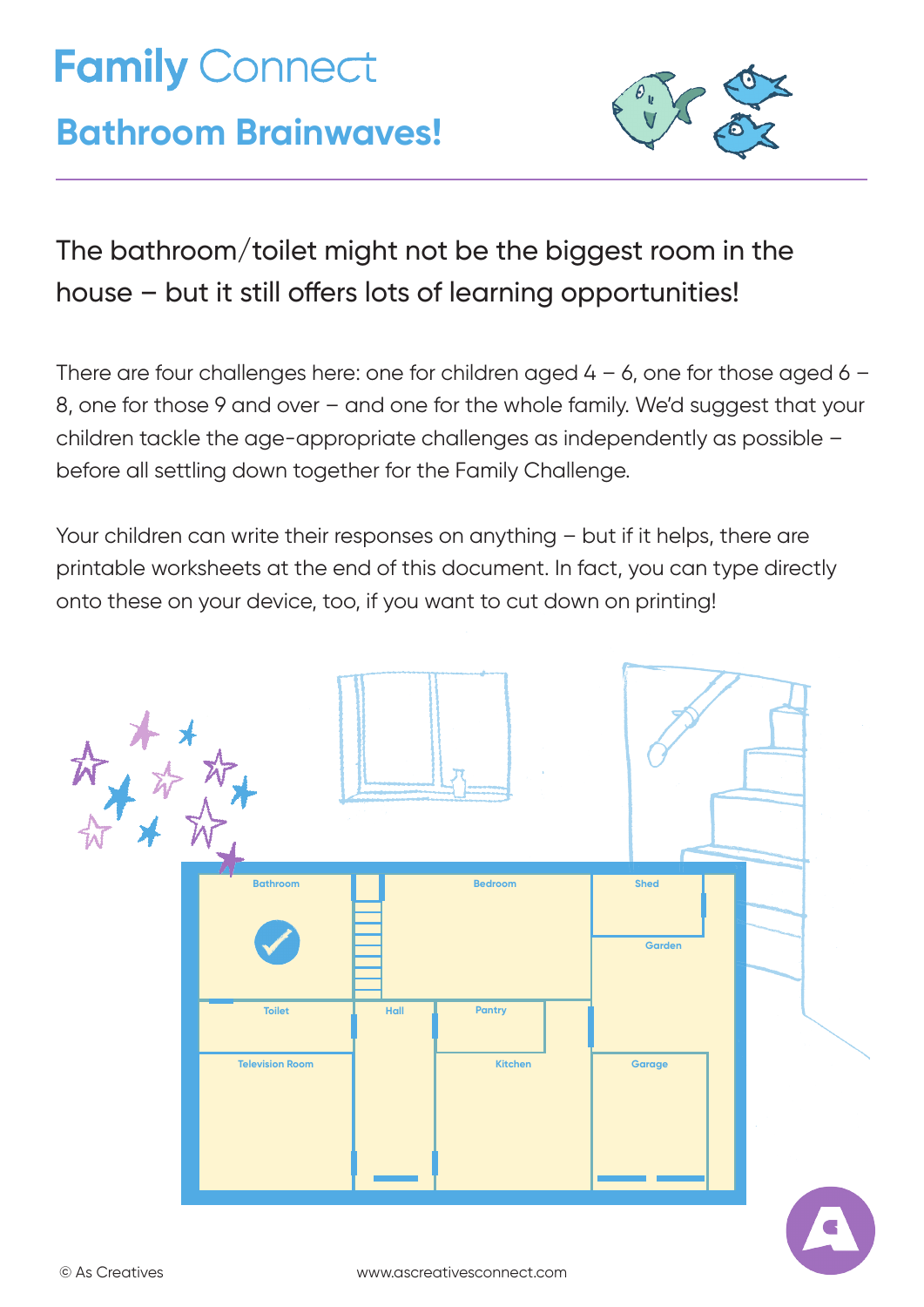

#### Challenge 1: Literacy

Ask your child/children to pick something in your bathroom/toilet. Explain that the challenge is to think of five more household items that begin with the same letter - and to write (or draw) them all down.

#### Challenge 2: Maths

Explain that this challenge looks at different ways of measuring things. Ask your child/children to select any five portable objects from the bathroom and/or toilet. Using any of their senses (apart from taste!), they are to identify which is the longest object – and record their answer in words and/or pictures.

Set your child/children the task of working in the same way to answer four more questions, recording their responses each time …

- Which is the shortest?
- Which is the heaviest?
- Which is the lightest?
- Which is the most expensive?

Make sure your child/children puts all their objects back where they came from when they've finished the challenge!

*Note: this is a brilliant way of helping your child understand that there are lots of different ways of measuring "size"!*

#### Challenge 3: Science

Explain that the challenge is to demonstrate that some things will float in water – while others, of course, will sink. Work with your child/children to select five objects from the bathroom/toilet – all of which you're happy to get wet!

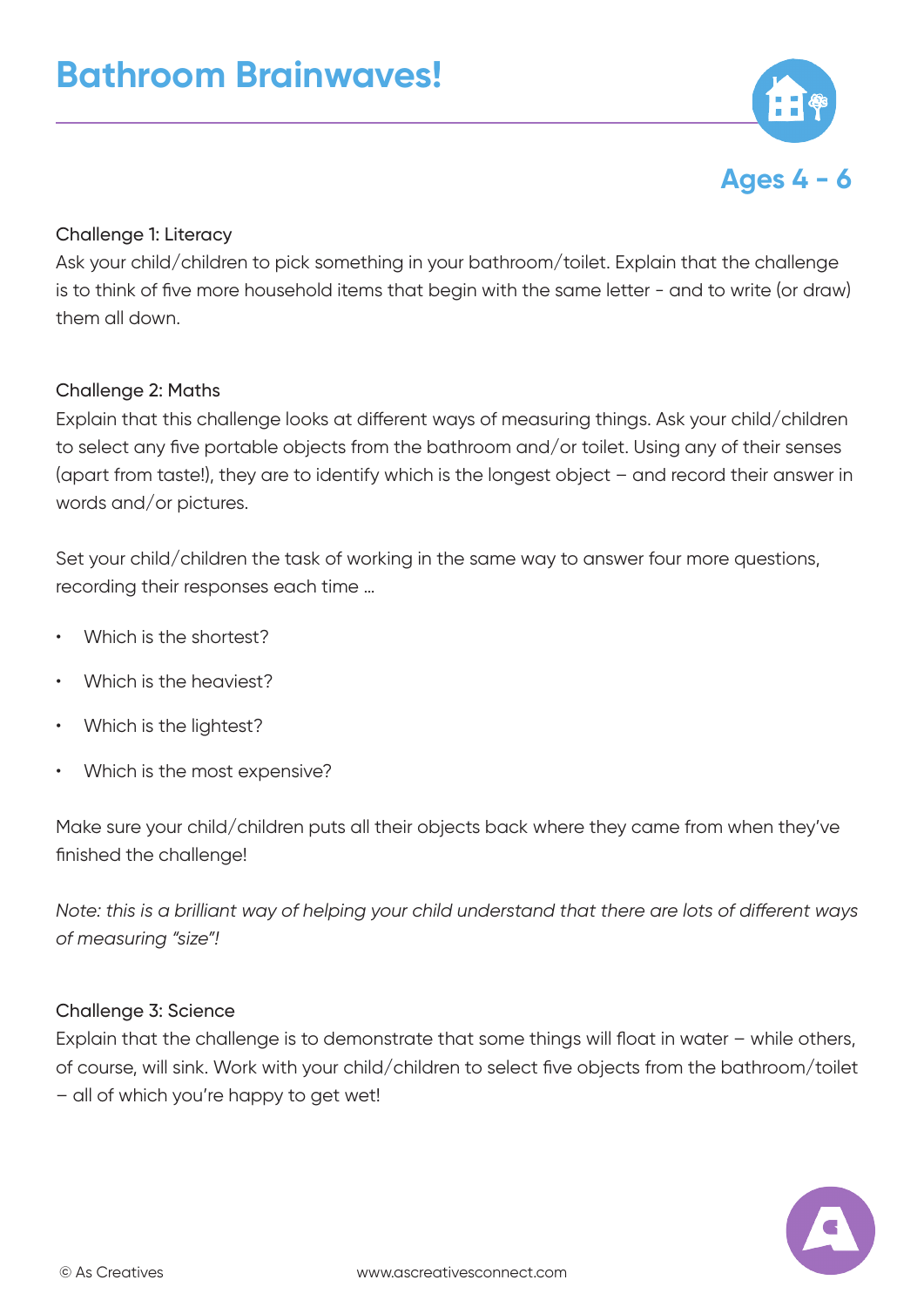

With the plug in, turn the bath or basin taps on - you won't need more than a centimetre or so of water. Ask your child/children to pick up one of the objects, predict whether it will float or sink – then record what the object is (with either a word or a drawing) and the letter "F" or "S", according to the prediction.

Your child should then test the prediction by placing (not dropping) the object in the water and leaving it for a few seconds. They should then place a tick or a cross by the letter they have written – depending on whether or not the prediction was proved correct.

The process continues until predictions have been made – and tested – for all five objects. Can your child/children think of any explanations for what has happened?

*Note: counterintuitively, it's not the weight (or mass) of an object that determines whether or not it will float to sink – and this is a great way of demonstrating this! It's also fantastic for exploring the concept of "fair experiments". And it can also, of course, be combined with bathtime!*

#### Challenge 4: The Weather

Talk with your child/children about different kinds of weather – and how they make us feel. Now challenge them to use objects found in the bathroom/toilet to create a 3D model called "A Sunny Day at the Beach". They must follow five rules …

- 1. The model must be contained within a specified area (the bath makes sense, if you have one – and if no-one is using it!)
- 2. They can only use objects found in the bathroom /toilet …
- 3. They cannot use any sharp objects …
- 4. There must be no waste …
- 5. There must be no water (ignore this at your peril!).

Once the model is complete, other family members should be allowed to come and view it. After which, of course, your child/children will need to put everything back where it came from!

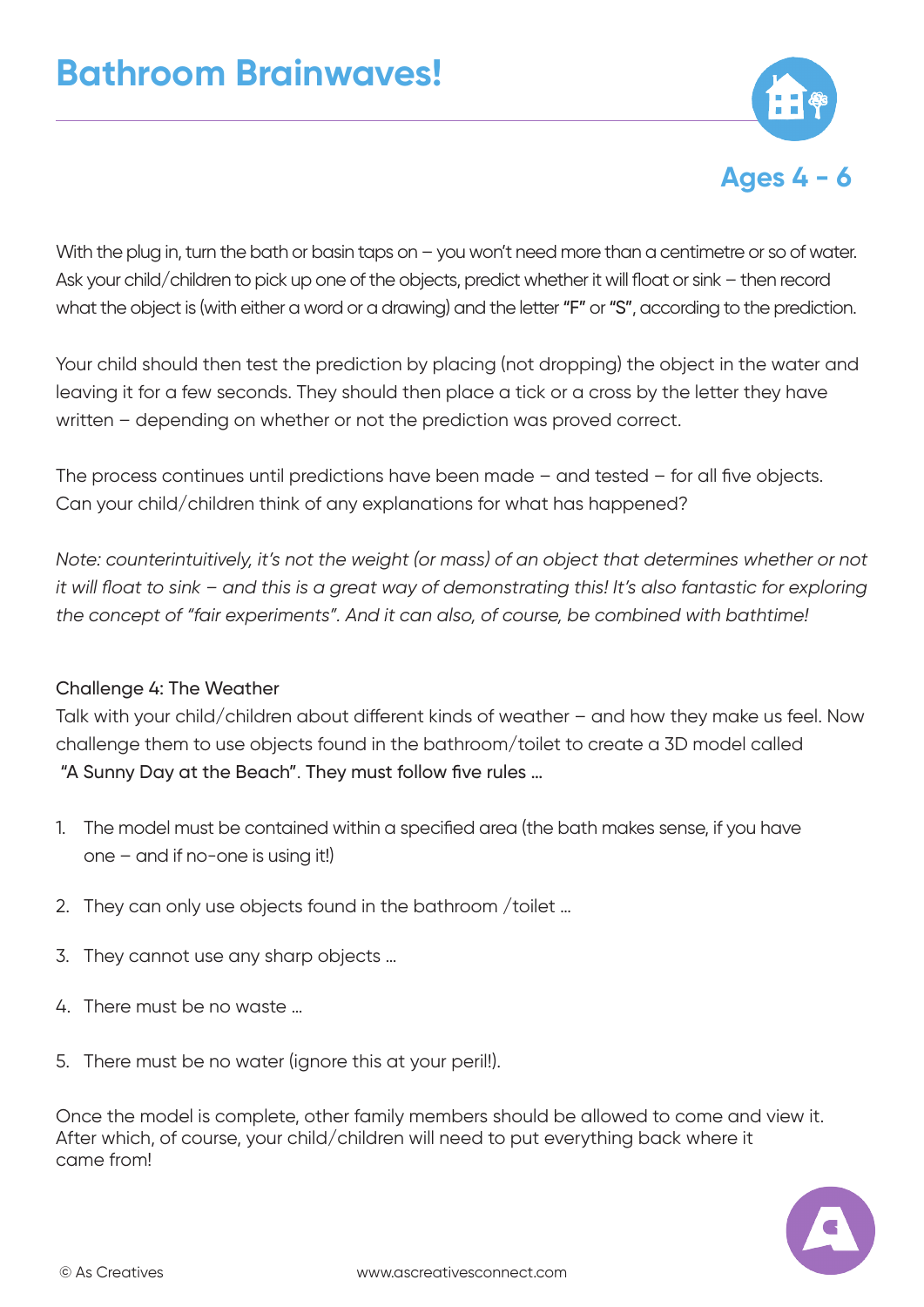

#### Challenge 1: Literacy

Ask your child/children to select an object found in your bathroom/toilet, but not to tell you what it is. Explain that the challenge is to write down five words that might be used to describe their chosen object. How many words will it take before you (or another family member) guess what they are describing?

Repeat the activity with four more objects.

#### Challenge 2: Maths

Provide your child/children with a large bath towel. It should be one that you don't mind getting a bit dirty – as it's going to spend some time on the floor! Explain that this challenge is about shapes – and that the first task is to find a way of folding the towel to create two rectangles, of different sizes. Your child/children should draw their solution, as a record.

Now that everyone's got the hang of things, set them to four more problems. For each solution, it's the side of the towel that faces upwards that's important, so it is permissible to fold parts of the towel underneath itself (though you might want to leave your child/children to work this out for themselves!). All the solutions should be recorded …

- A triangle and a rectangle …
- Two equally sized triangles ...
- Three different sized triangles ...
- A hexagon and a square.

*We'd love to see how you get on with this – so why not tweet photos of your towels, using @AsCreatives and #FamilyConnect*

#### Challenge 3: Science

Explain that the challenge is an exploration of "displacement". Work with your child/children to select six objects from the bathroom/toilet – all of which you're happy to get wet! Put the plug in the basin, and fill it to about a quarter full. Use a non-permanent marker to note the water level. If you don't have one, a piece of gaffer tape/parcel tape will do – or, failing that, a piece of sellotape.

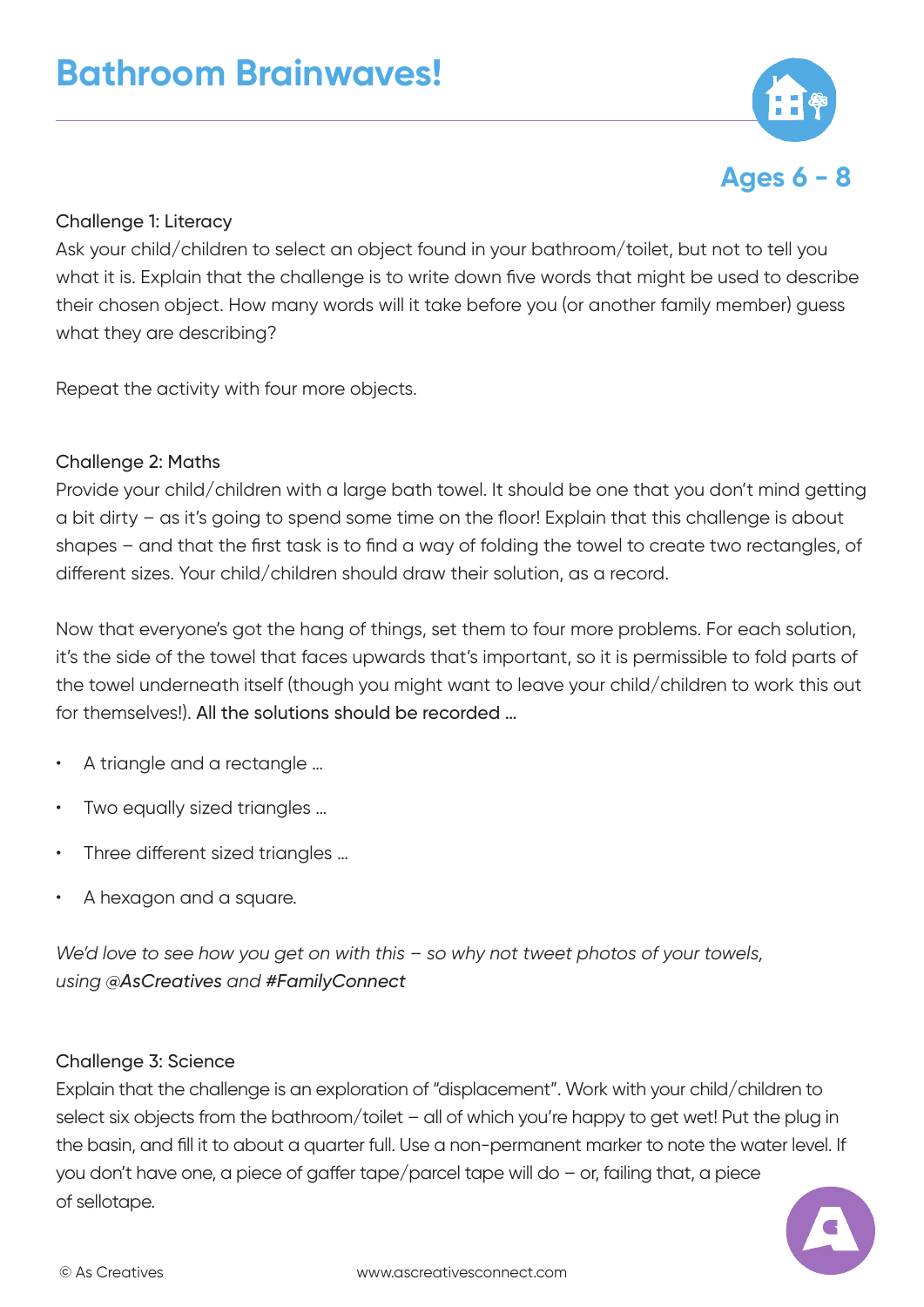

Ask your child/children to choose one of the items – and place (not drop) it in the water. The water level will rise – mark the new level. Now that the concept of displacement has been demonstrated, ask your child/children to come up with a list predicting the order in which the other five will displace water, from the greatest displacement to the least. They should record this list.

If you're happy there'll be no undue mess, leave your child/children to complete the challenge alone – if not, stay with them. They should measure the displacement caused by each of the objects, record the actual order – and compare it with the predicted order. Can your child/ children think of a way to explain what has happened?

There's still one more layer to the challenge to go, though, because your child/children will have to dry all the objects – and return them to where they came from!

*Note: counterintuitively, it's not the volume of an object that determines its displacement, but its weight (or mass) – and this is a great way of demonstrating this! It's also fantastic for exploring the concept of "fair experiments".* 

#### Challenge 4: The Weather

Talk with your child/children about different kinds of weather. Look around the bathroom/toilet – what might represent sunny weather? There's no "right" or "wrong" response – but a lot of children might identify the window (if it's a sunny day), the light – or a yellow sponge.

Explain that the challenge now is to find five more objects in the bathroom/toilet – and associate them with different types of weather. Your child/children should record their ideas, in words and/or pictures.

*Note: this is a fantastic way of supporting your children in using their connection-making skills – and connection-making, of course, is a key marker of creativity!*

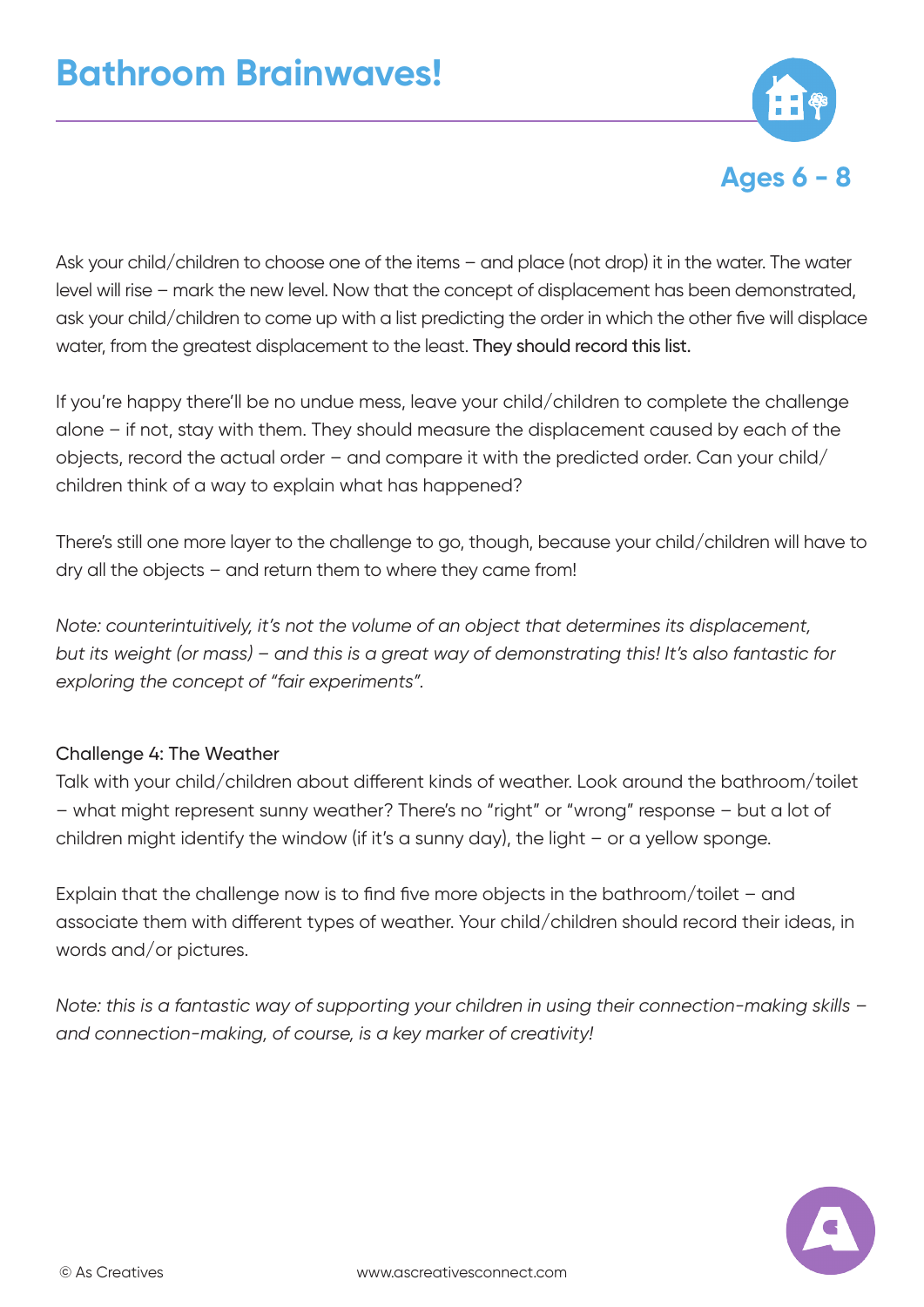

#### Challenge 1: Literacy

Ask your child/children to select an object found in your bathroom/toilet. Explain that the challenge is to come up with as many alliterative adjectives as they can, by describing the object using words that begin with the same letter ("Squishy Sponge", for example) – and to write these down. Repeat the activity for four more objects.

#### Challenge 2: Maths

Explain that the challenge is to describe objects found in the bathroom/toilet – but purely in mathematical terms. So the description, "A cuboid: 10cm long, 7.5cm wide and 1.5cm deep" would be a fairly accurate description of a new/newish bar of soap.

Ask your child/children to select any five objects to be found in the bathroom/toilet, devise mathematical descriptions for each – and write them down. Once they have all five, they should "test" them on another family member (possibly yourself, if you have time!). A couple of things to remember …

- Some objects may be made up of more than one shape. A shampoo bottle, for example, could be reasonably described as a small cylinder on top of a large one.
- If you don't have a ruler or tape measure in the house, it might be useful to know that an adult's toothbrush is about 20cm long.

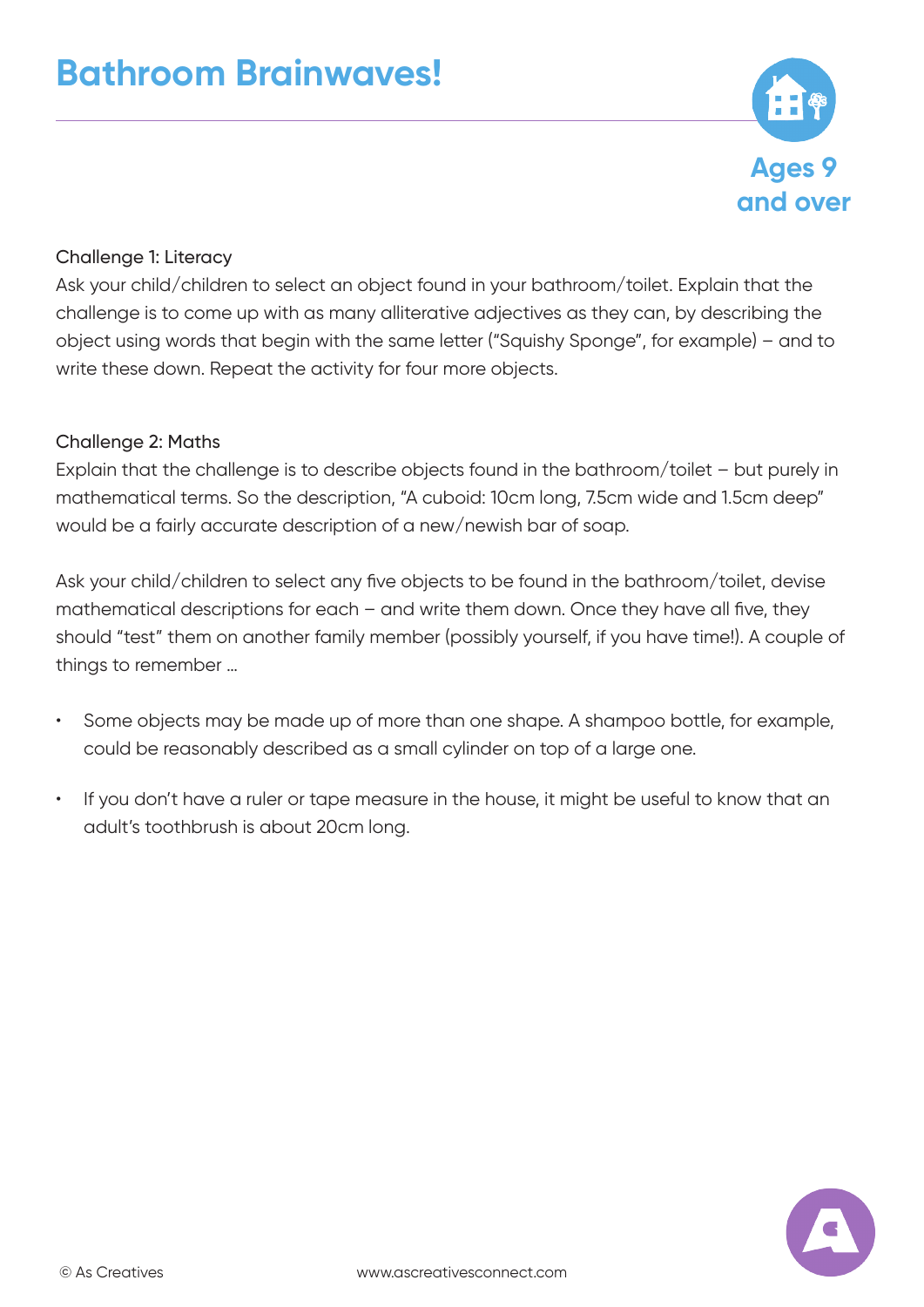

#### Challenge 3: Science

Explain that the challenge is to try and make a boat that will float – but from limited resources and materials. Ask your child/children to try and design and build a boat from paper/card/ toilet roll tubes you have lying around (and that you don't mind being wet/destroyed) - but not from plastic. The idea is to try and make a boat that will float for five seconds without taking on any water.

If they were going to do this again, what would be their Five Top Tips? These should be recorded.

#### Challenge 4: The Weather

Talk with your child/children about different kinds of weather, helping them come up with as many "weather words" as they can. Ask them what is going on if the soap represents "sunny weather" - and the toilet represents "tornadoes". Explain that the challenge is to take the same approach in identifying five more things found in the bathroom/toilet, each one representing a different "weather word" – and to record their responses.

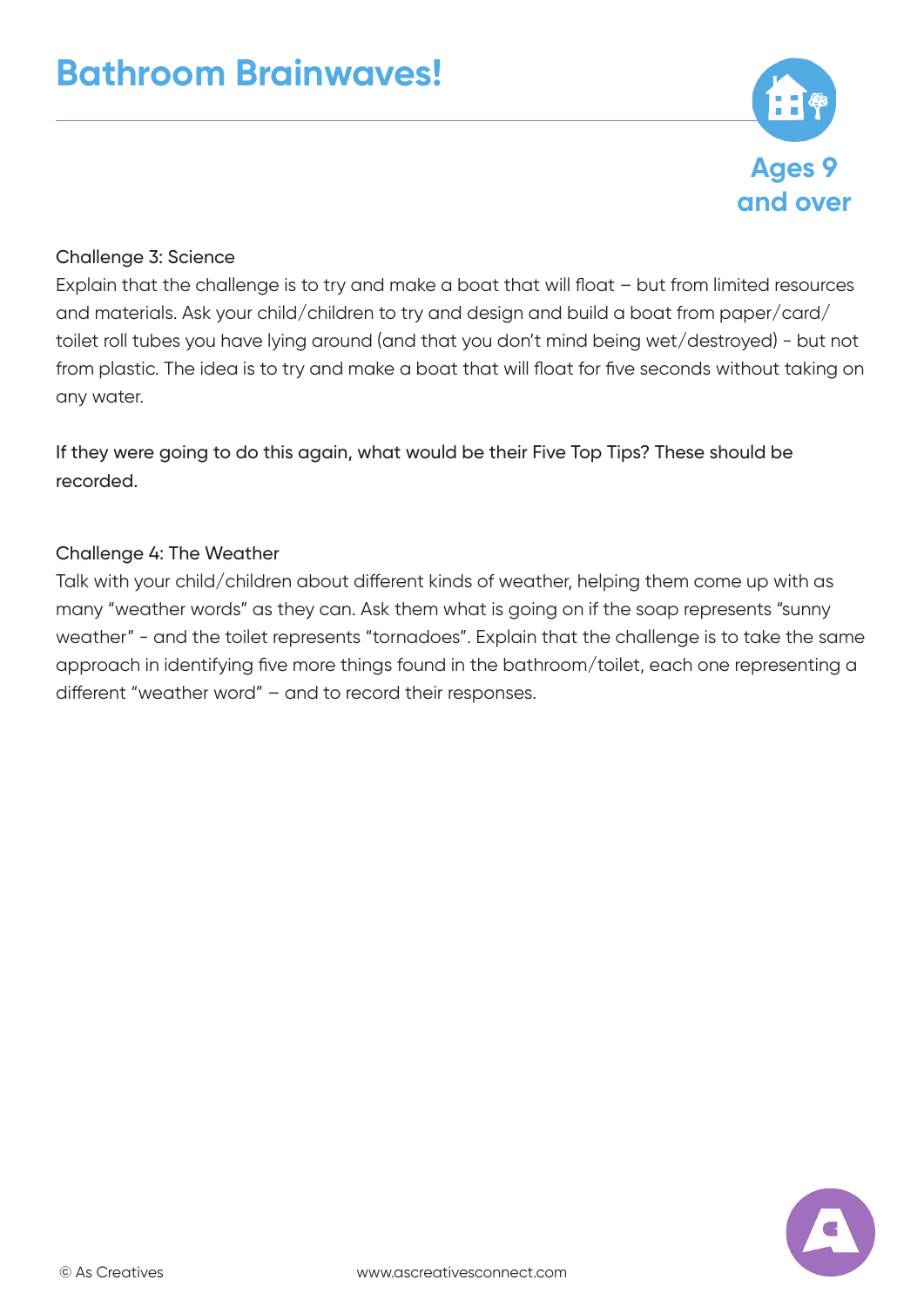

#### Getting Started

Explain to the whole family that this is going to be a Memory Challenge - and that you need to sort out teams. There are lots of ways that you could do this – but here are a few ways of using the family's mathematical skills to sort it all out …

- If there are only two of you, you'll play as individuals ...
- If there are three of you, the oldest family member will play as an individual, with the younger two making up a team …
- If there are four of you, the oldest and youngest will make up one team with the other two forming a second …
- If there are are five of you, the oldest family member will play as an individual, the oldest and youngest of the rest of you will make up one team – and the other two make up another …
- If there are six of you, the oldest and youngest will make up one team, the next oldest and next youngest will make up another – with the remaining two forming a third …
- If there are are seven of you, the oldest family member will play as an individual, the next oldest and next youngest will make up one team, the next oldest and next youngest of those who remain will make up another - with the remaining two forming a third …
- If there are eight or more of you, we'll leave you to do the maths yourself!

Equip every team (and any family members playing as individuals) with a piece of paper – and something to write with. And place a non-transparent shopping bag in the bathroom.

One last thing – if you have a hyper-tidy bathroom, you're going to need to put some items in there. You'll want a minimum of twelve items, none of which should look too incongruous!